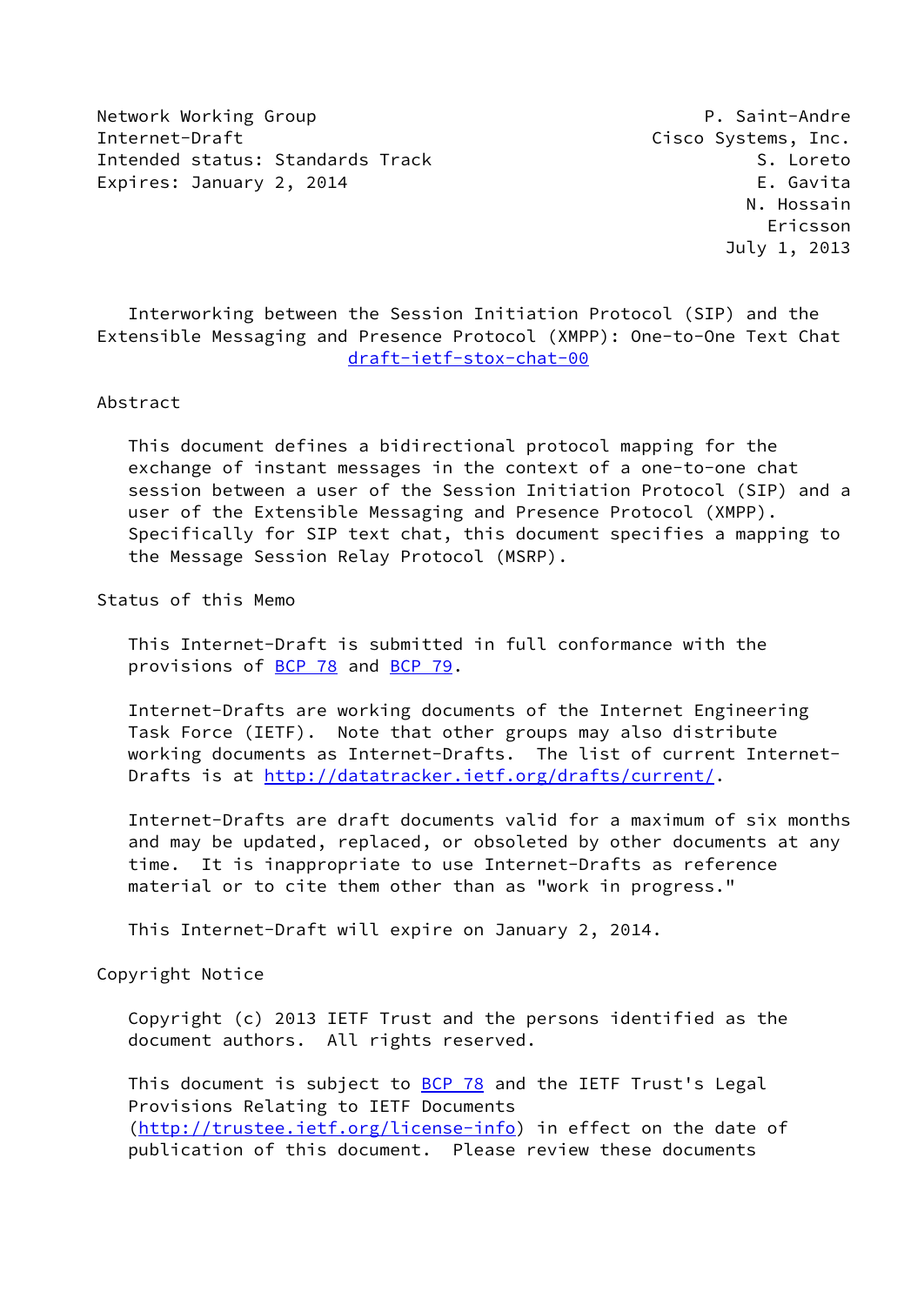|  | Internet-Draft |  | SIP-XMPP Interworking: Chat |  | July 2013 |
|--|----------------|--|-----------------------------|--|-----------|
|--|----------------|--|-----------------------------|--|-----------|

 carefully, as they describe your rights and restrictions with respect to this document. Code Components extracted from this document must include Simplified BSD License text as described in Section 4.e of the Trust Legal Provisions and are provided without warranty as described in the Simplified BSD License.

Table of Contents

|  | 5. Security Considerations 10   |  |  |  |  |  |  |  |  |  |  |  |  |
|--|---------------------------------|--|--|--|--|--|--|--|--|--|--|--|--|
|  |                                 |  |  |  |  |  |  |  |  |  |  |  |  |
|  |                                 |  |  |  |  |  |  |  |  |  |  |  |  |
|  | 7.1. Normative References 11    |  |  |  |  |  |  |  |  |  |  |  |  |
|  | 7.2. Informative References 12  |  |  |  |  |  |  |  |  |  |  |  |  |
|  | Appendix A. Acknowledgements 12 |  |  |  |  |  |  |  |  |  |  |  |  |
|  |                                 |  |  |  |  |  |  |  |  |  |  |  |  |
|  |                                 |  |  |  |  |  |  |  |  |  |  |  |  |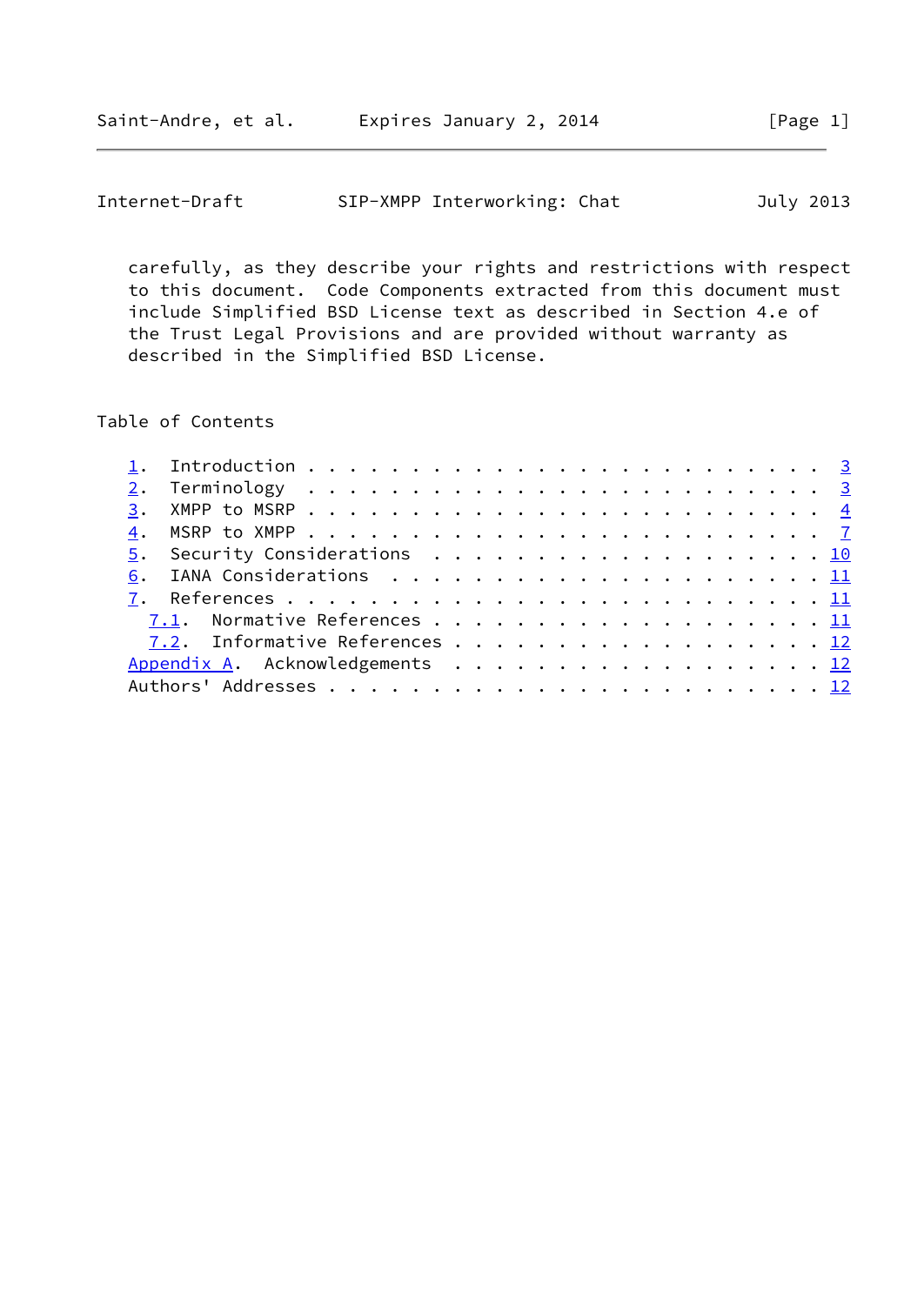| Saint-Andre, et al. | Expires January 2, 2014 |  |  |
|---------------------|-------------------------|--|--|
|                     |                         |  |  |

<span id="page-2-1"></span>

| Internet-Draft | SIP-XMPP Interworking: Chat |  | July 2013 |
|----------------|-----------------------------|--|-----------|
|                |                             |  |           |

## <span id="page-2-0"></span>[1](#page-2-0). Introduction

 Both the Session Initiation Protocol [\[RFC3261](https://datatracker.ietf.org/doc/pdf/rfc3261)] and the Extensible Messaging and Presence Protocol [\[RFC6120](https://datatracker.ietf.org/doc/pdf/rfc6120)] can be used for the purpose of one-to-one text chat over the Internet. To ensure interworking between these technologies, it is important to define bidirectional protocol mappings.

 The architectural assumptions underlying such protocol mappings are provided in  $[I-D.iett-stox-core]$ , including mapping of addresses and error conditions. This document specifies mappings for one-to-one text chat sessions (sometimes called "session-mode" messaging); in particular, this document specifies mappings between XMPP messages of type "chat" and the Message Session Relay Protocol [[RFC4975\]](https://datatracker.ietf.org/doc/pdf/rfc4975). Mappings for single instant messages and groupchat are provided in separate documents.

 The approach taken here is to directly map syntax and semantics from one protocol to another. The mapping described herein depends on the protocols defined in the following specifications:

- o XMPP chat sessions using message stanzas of type "chat" are specified in [\[RFC6121](https://datatracker.ietf.org/doc/pdf/rfc6121)].
- o SIP-based chat sessions using the SIP INVITE and SEND request types are specified in [[RFC4975](https://datatracker.ietf.org/doc/pdf/rfc4975)].

 In SIMPLE, a chat session is formally negotiated just as any other session type is using SIP. By contrast, a one-to-one chat "session" in XMPP is an informal construct and is not formally negotiated: a user simply sends a message of type "chat" to a contact, the contact then replies to the message, and the sum total of such messages exchanged during a defined period of time is considered to be a chat session. To overcome the disparity between these approaches, a gateway that wishes to map between SIP and XMPP for one-to-one chat sessions needs to maintain some additional state, as described below.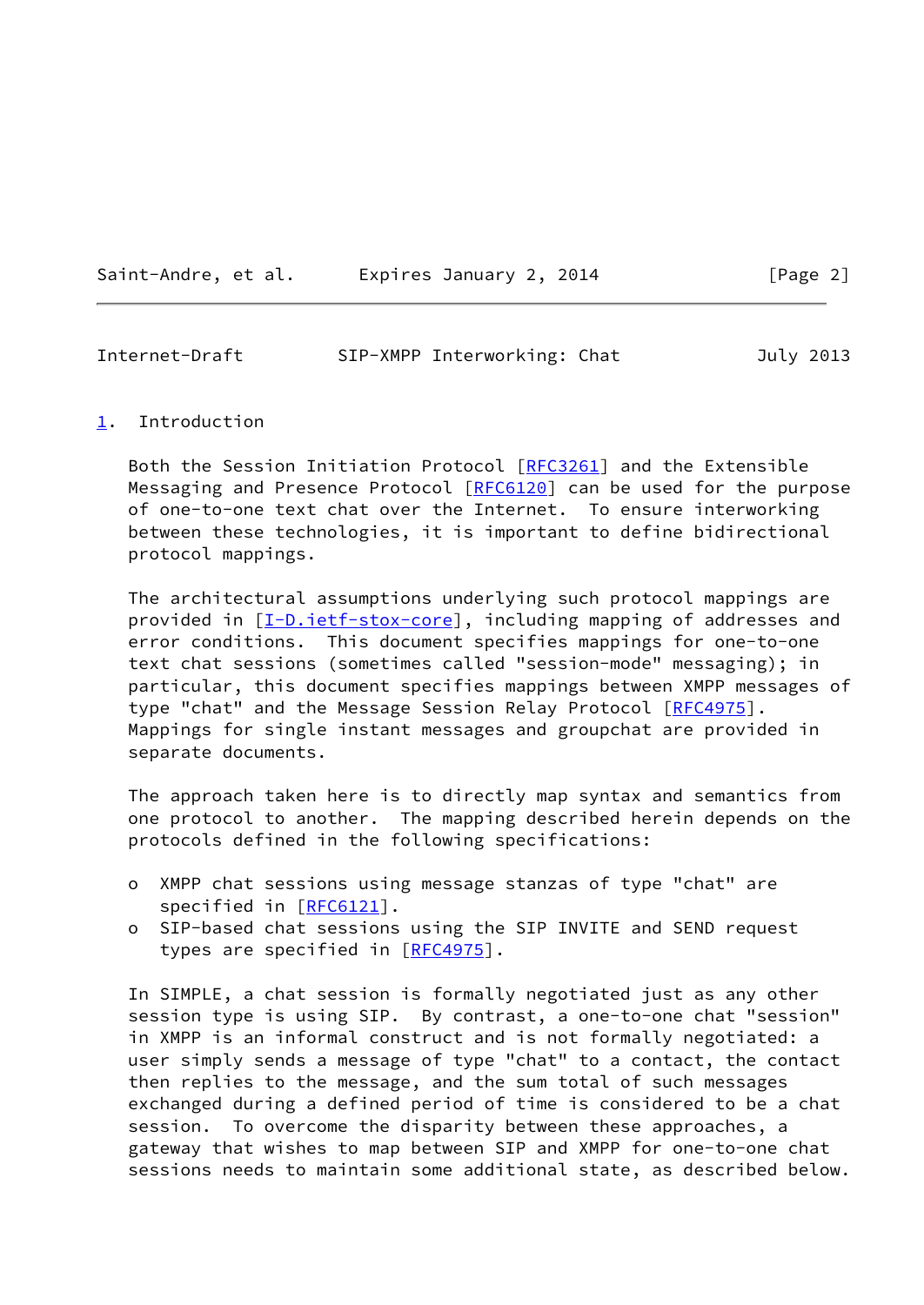The discussion venue for this document is the mailing list of the STOX WG; visit <https://www.ietf.org/mailman/listinfo/stox>for subscription information and discussion archives.

<span id="page-3-0"></span>[2](#page-3-0). Terminology

 The key words "MUST", "MUST NOT", "REQUIRED", "SHALL", "SHALL NOT", "SHOULD", "SHOULD NOT", "RECOMMENDED", "NOT RECOMMENDED", "MAY", and "OPTIONAL" in this document are to be interpreted as described in [\[RFC2119](https://datatracker.ietf.org/doc/pdf/rfc2119)].

| Saint-Andre, et al. | Expires January 2, 2014 | [Page 3] |
|---------------------|-------------------------|----------|
|---------------------|-------------------------|----------|

<span id="page-3-2"></span>Internet-Draft SIP-XMPP Interworking: Chat July 2013

<span id="page-3-1"></span>[3](#page-3-1). XMPP to MSRP

 In XMPP, the "informal session" approach is to simply send someone a <message/> of type "chat" without starting any session negotiation ahead of time (as described in [\[RFC6121](https://datatracker.ietf.org/doc/pdf/rfc6121)]). The XMPP "informal session" approach maps very well into a SIP MESSAGE request, as described in [\[I-D.ietf-stox-core\]](#page-11-5). However, the XMPP informal session approach can also be mapped to MSRP if the XMPP-to-SIP gateway maintains additional state.

The order of events is as follows.

| XMPP User |                     |                          | GW |                |                        | SIP User |
|-----------|---------------------|--------------------------|----|----------------|------------------------|----------|
|           |                     | (F1) (XMPP) Chat message |    |                |                        |          |
|           |                     |                          |    |                | $ (F2)$ $(SIP)$ INVITE |          |
|           |                     |                          |    |                | (F3) (SIP) 200 OK      |          |
|           |                     |                          |    | (F4) (SIP) ACK |                        |          |
|           |                     |                          |    |                | (F5) (MSRP) SEND       |          |
|           |                     |                          |    |                | (F6) (MSRP) A reply    |          |
|           | (F7) (XMPP) A reply |                          |    |                |                        |          |
|           |                     |                          |    |                |                        |          |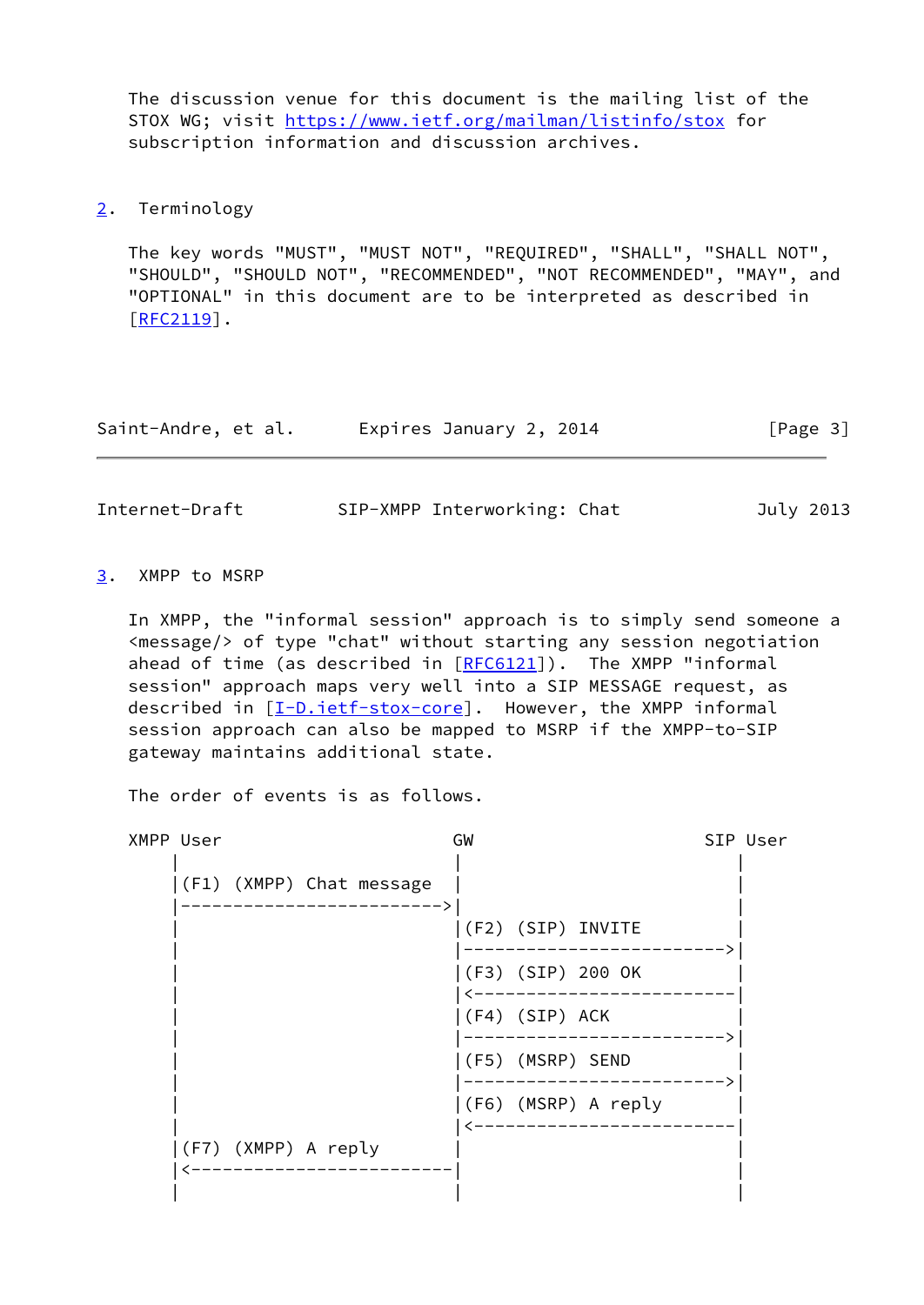

First the XMPP user would generate an XMPP chat message.

```
Internet-Draft SIP-XMPP Interworking: Chat July 2013
  Example: (F1) Juliet sends an XMPP message
  <message from='juliet@example.com/balcony'
           to='romeo@example.net'
           type='chat'>
    <thread>711609sa</thread>
    <body>Art thou not Romeo, and a Montague?</body>
  </message>
  The local SIP-to-XMPP gateway at the SIMPLE server would then
  determine if Romeo supports MSRP. If so, the SIP-to-XMPP gateway
 would initiate an MSRP session with Romeo on Juliet's behalf.
  Example: (F2) Gateway starts a formal session on behalf of Juliet
  INVITE sip:romeo@example.net SIP/2.0
  To: <sip:romeo@example.net>
  From: <sip:juliet@example.com>
  Contact: <sip:juliet@example.com>;gr=balcony
  Subject: Open chat with Juliet?
  Call-ID: 711609sa
  Content-Type: application/sdp
```
Saint-Andre, et al. Expires January 2, 2014 [Page 4]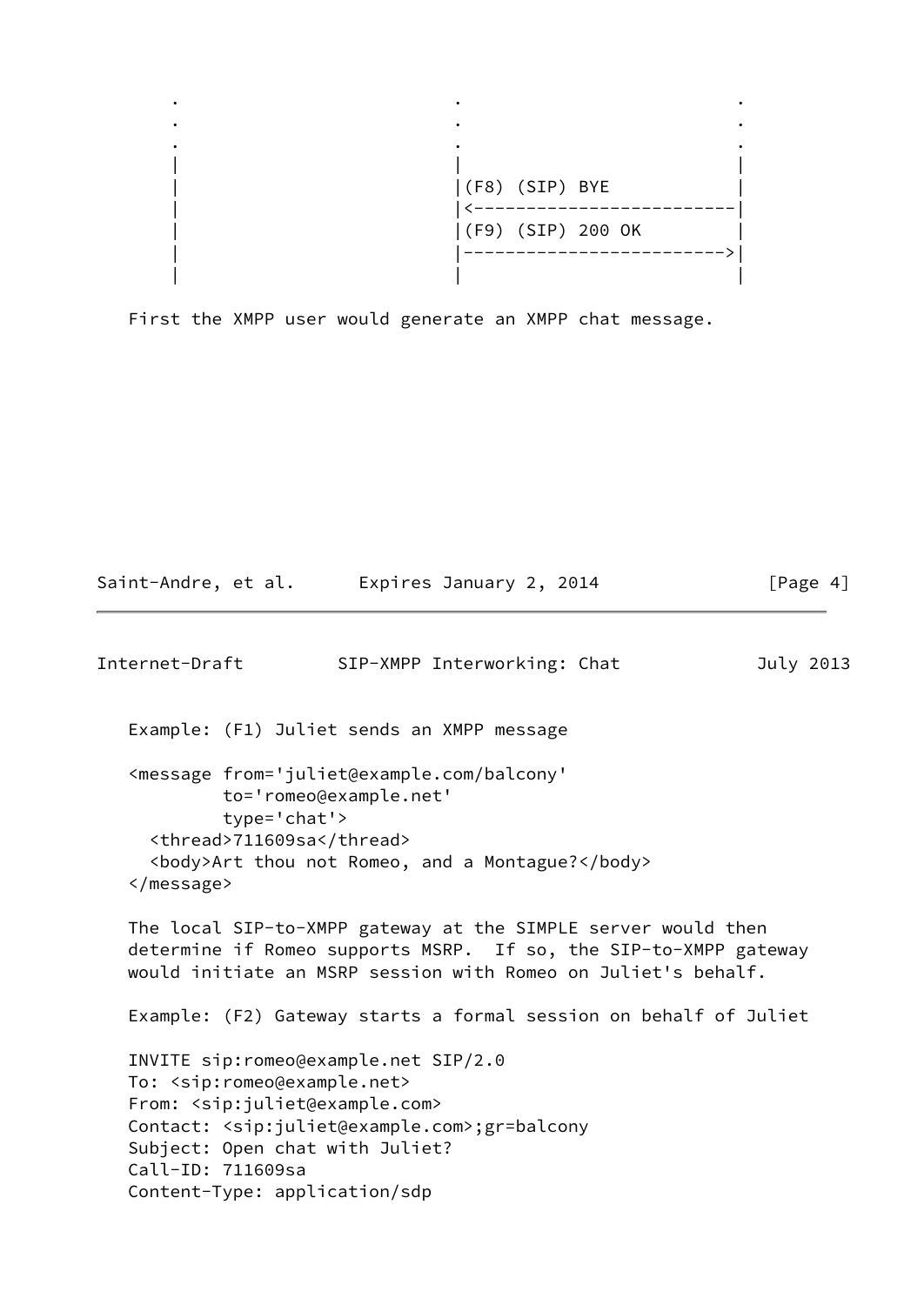c=IN IP4 x2s.example.com m=message 7654 TCP/MSRP \* a=accept-types:text/plain a=lang:en a=lang:it a=path:msrp://x2s.example.com:7654/jshA7weztas;tcp Here we assume that Romeo accepts the MSRP session request. Example: (F3) Romeo accepts the request SIP/2.0 200 OK To: <sip:juliet@example.com>;gr=balcony From: <sip:romeo@example.net> Contact: <sip:romeo@example.net>;gr=orchard Call-ID: 711609sa Content-Type: application/sdp c=IN IP4 s2x.example.net m=message 12763 TCP/MSRP \* a=accept-types:text/plain a=lang:it a=path:msrp://s2x.example.net:12763/kjhd37s2s20w2a;tcp The XMPP-to-SIP gateway then acknowledges the session acceptance on Saint-Andre, et al. Expires January 2, 2014 [Page 5] Internet-Draft SIP-XMPP Interworking: Chat July 2013 behalf of Romeo. Example: (F4) Gateway sends ACK to Romeo's UA ACK sip:juliet@example.com SIP/2.0 To: <sip:romeo@example.net>;gr=orchard From: <sip:juliet@example.com> Contact: <sip:juliet@example.com>;gr=balcony Call-ID: 711609sa The XMPP-to-SIP gateway then transforms the original XMPP chat message into MSRP. Example: (F5) Gateway transforms XMPP message to MSRP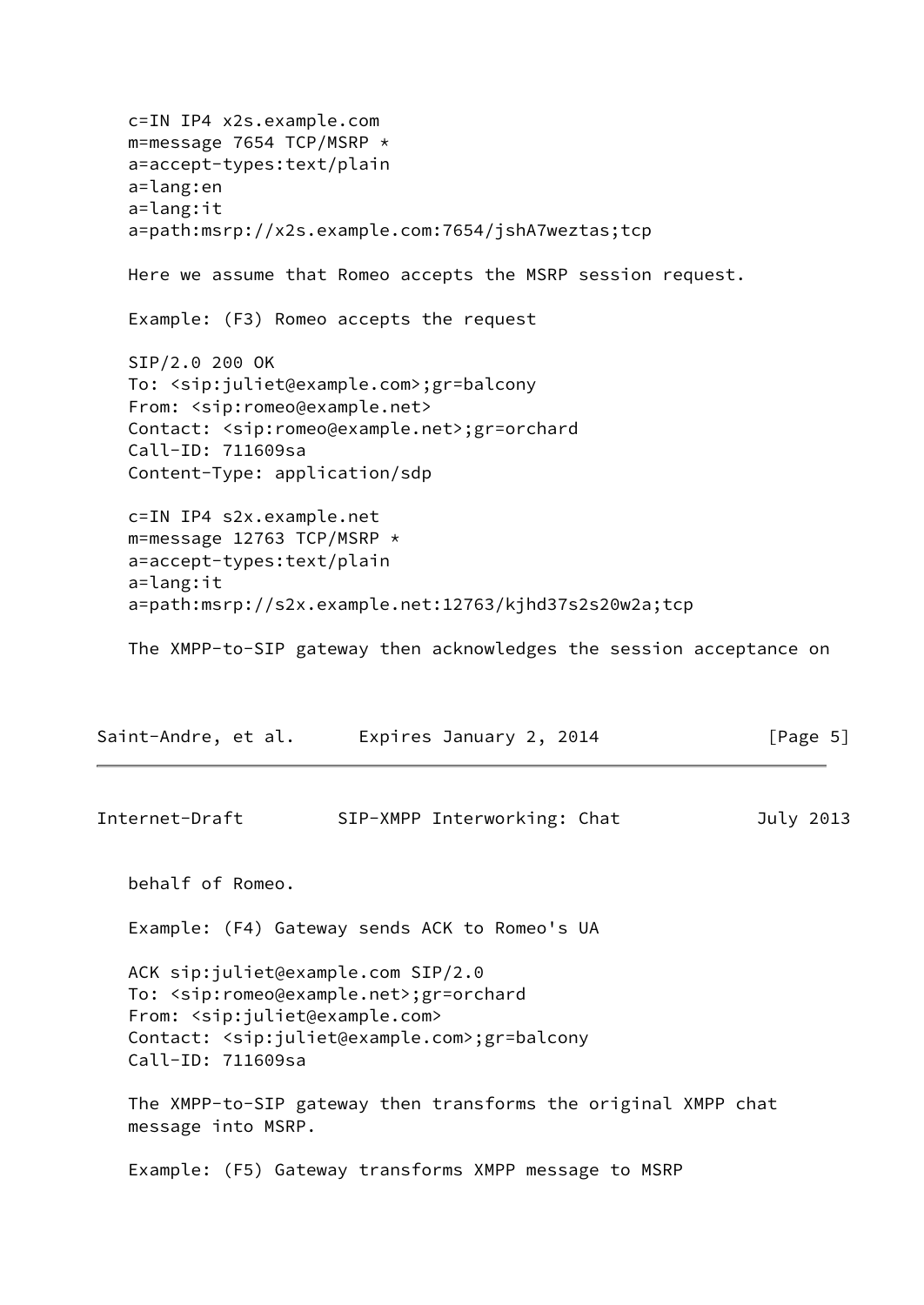MSRP a786hjs2 SEND From-Path: msrp://x2s.example.com:7654/jshA7weztas;tcp To-Path: msrp://s2x.example.net:12763/kjhd37s2s20w2a;tcp Message-ID: 87652491 Byte-Range: 1-25/25 Content-Type: text/plain Art thou not Romeo, and a Montague? -------a786hjs2\$ Romeo can then send a reply using his MSRP user agent. Example: (F6) Romeo sends a reply MSRP a786hjs2 SEND To-Path: msrp://x2s.example.com:7654/jshA7weztas;tcp From-Path: msrp://s2x.example.net:12763/kjhd37s2s20w2a;tcp Message-ID: 87652491 Byte-Range: 1-25/25 Failure-Report: no Content-Type: text/plain Neither, fair saint, if either thee dislike. -------a786hjs2\$ The SIP-to-XMPP gateway would then transform that message into appropriate XMPP syntax for routing to the intended recipient. Saint-Andre, et al. Expires January 2, 2014 [Page 6] Internet-Draft SIP-XMPP Interworking: Chat July 2013

<span id="page-6-0"></span> Example: (F7) Gateway transforms MSRP message to XMPP <message from='romeo@example.net/orchard' to='juliet@example.com/balcony' type='chat'> <thread>711609sa</thread>

 <body>Neither, fair saint, if either thee dislike.</body> </message>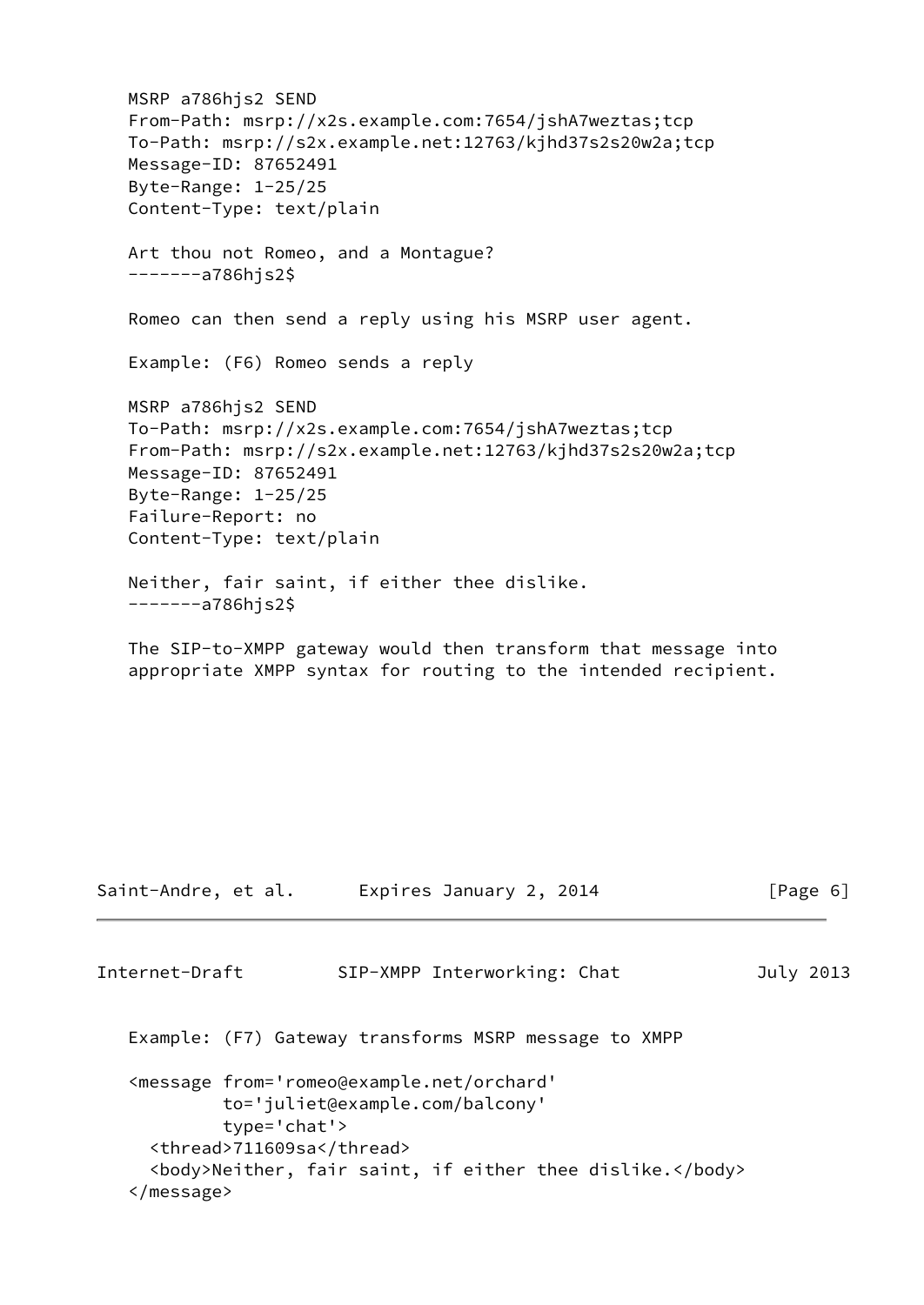When the MSRP user wishes to end the chat session, the user's MSRP client sends a SIP BYE. Example: (F8) Romeo terminates the chat session BYE juliet@example.com sip: SIP/2.0 Max-Forwards: 70 From: <sip:romeo@example.net>;tag=087js To: <sip:juliet@example.com>;tag=786 Call-ID: 711609sa Cseq: 1 BYE Content-Length: 0 The BYE is then acknowledged by the XMPP-to-SIP gateway. Example: (F9) Gateway acknowledges termination SIP/2.0 200 OK From: <sip:juliet@example.com>;tag=786 To: <sip:romeo@example.net>;tag=087js Call-ID: 711609sa CSeq: 1 BYE Content-Length: 0

<span id="page-7-0"></span>[4](#page-7-0). MSRP to XMPP

 When an MSRP client sends messages through a gateway to an XMPP client that does not support formal sessinos, the order of events is as follows.

| Expires January 2, 2014<br>Saint-Andre, et al. | [Page 7] |
|------------------------------------------------|----------|
|------------------------------------------------|----------|

Internet-Draft SIP-XMPP Interworking: Chat July 2013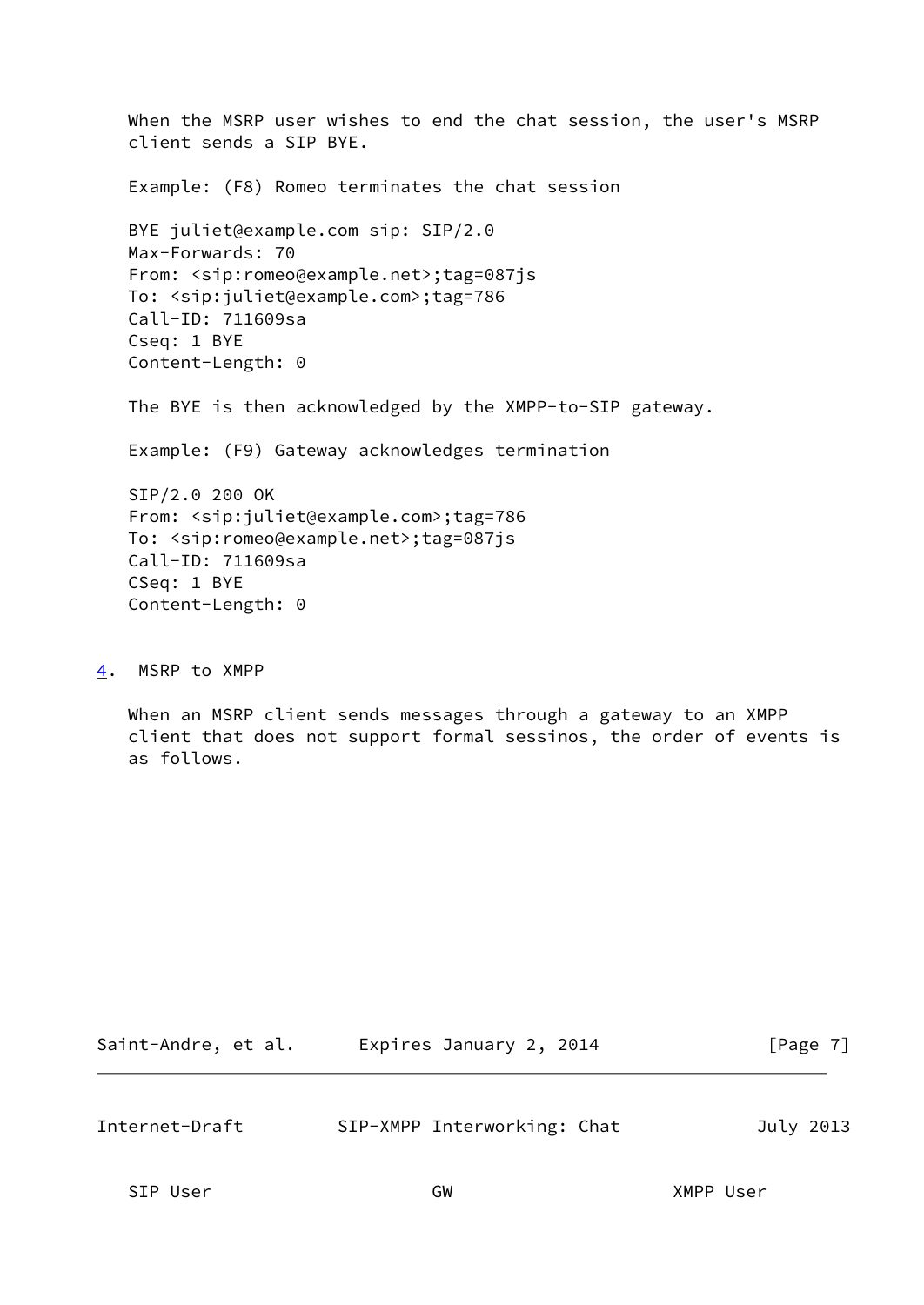| | |  $|(F1)(SIP)$  INVITE |------------------------>| | |(F2)(SIP) 200 OK | | |<------------------------| |  $|(F3)(SIP)$  ACK |------------------------>| | |(F4)(MSRP) SEND | | |------------------------>| | | |(F5)(XMPP) A chat message | | |------------------------->| | |(F6)(XMPP) A reply | | |<-------------------------| | | |  $|(F7)(MSRP)$  SEND |<------------------------| | | | | . . . . . . . . . | | |  $|(F8)(SIP)$  BYE |------------------------>| | |(F9)(SIP) 200 OK | | |<------------------------| | | | | Example: (F1) SIP user starts the session INVITE sip:juliet@example.com SIP/2.0 To: <sip:juliet@example.com> From: <sip:romeo@example.net> Contact: <sip:romeo@example.net>;gr=orchard Subject: Open chat with Romeo? Call-ID: 742507no Content-Type: application/sdp c=IN IP4 s2x.example.net m=message 7313 TCP/MSRP \* a=accept-types:text/plain

- a=lang:en
- a=lang:it a=path:msrp://s2x.example.net:7313/ansp71weztas;tcp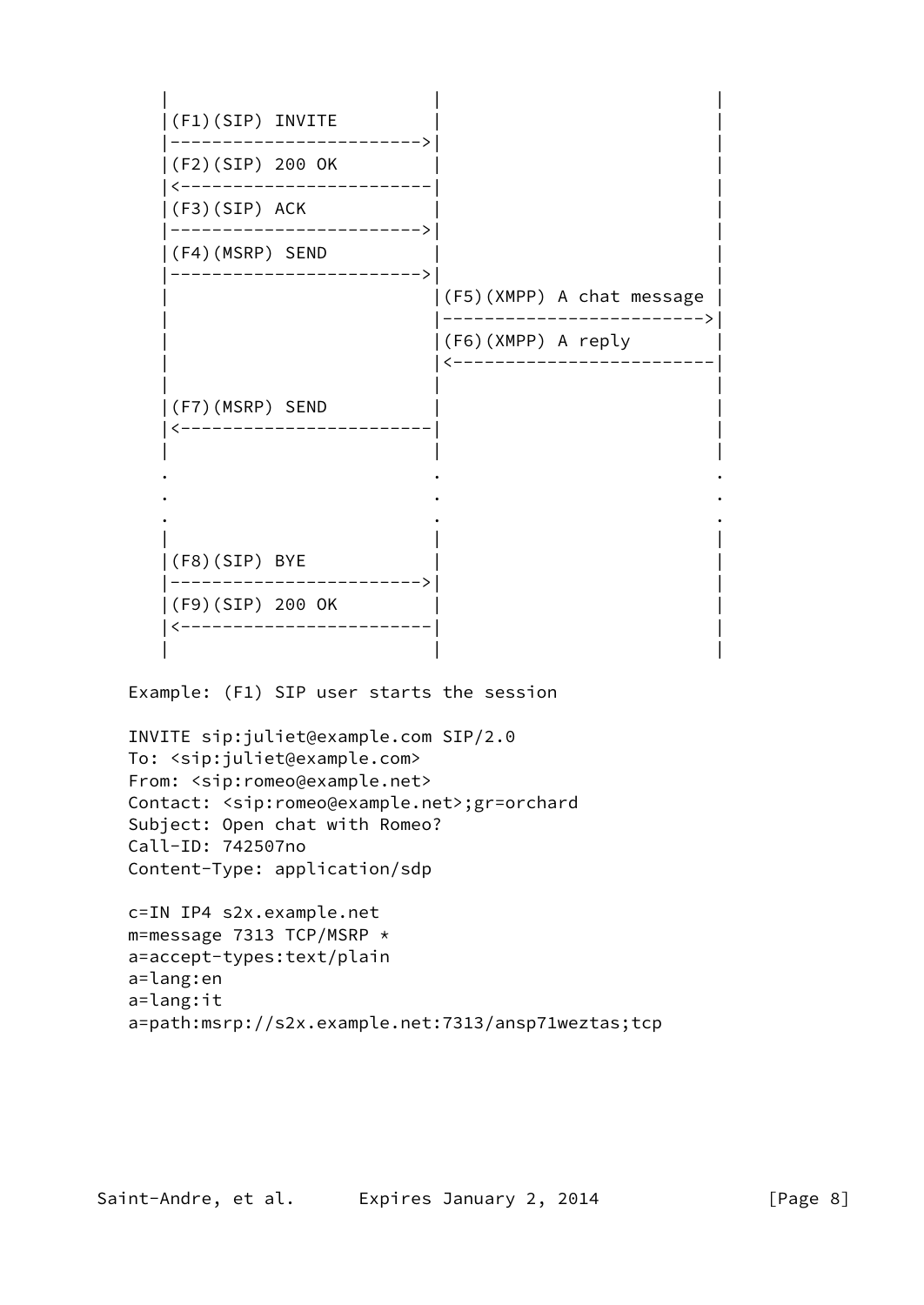```
Internet-Draft SIP-XMPP Interworking: Chat July 2013
  Example: (F2) Gateway accepts session on Juliet's behalf
  SIP/2.0 200 OK
 To: <sip:romeo@example.net>;gr=orchard
  From: <sip:juliet@example.com>
  Contact: <sip:juliet@example.com>;gr=balcony
  Call-ID: 742507no
  Content-Type: application/sdp
  c=IN IP4 x2s.example.com
 m=message 8763 TCP/MSRP *
  a=accept-types:text/plain
  a=lang:it
  a=path:msrp://x2s.example.com:8763/lkjh37s2s20w2a;tcp
  Example: (F3) Romeo sends ACK
 ACK sip:juliet@example.com SIP/2.0
 To: <sip:juliet@example.com>;gr=balcony
  From: <sip:romeo@example.net>
  Contact: <sip:romeo@example.net>;gr=orchard
  Call-ID: 742507no
  Example: (F4) Romeo sends a message
  MSRP ad49kswow SEND
 To-Path: msrp://x2s.example.com:8763/lkjh37s2s20w2a;tcp
  From-Path: msrp://s2x.example.net:7313/ansp71weztas;tcp
  Message-ID: 44921zaqwsx
  Byte-Range: 1-32/32
  Failure-Report: no
  Content-Type: text/plain
 I take thee at thy word ...
  -------ad49kswow$
  Example: (F5) Romeo sends a message (XMPP translation)
  <message from='romeo@example.net'
           to='juliet@example.com'
           type='chat'>
    <thread>742507no</thread>
    <body>I take thee at thy word ...</body>
  </message>
```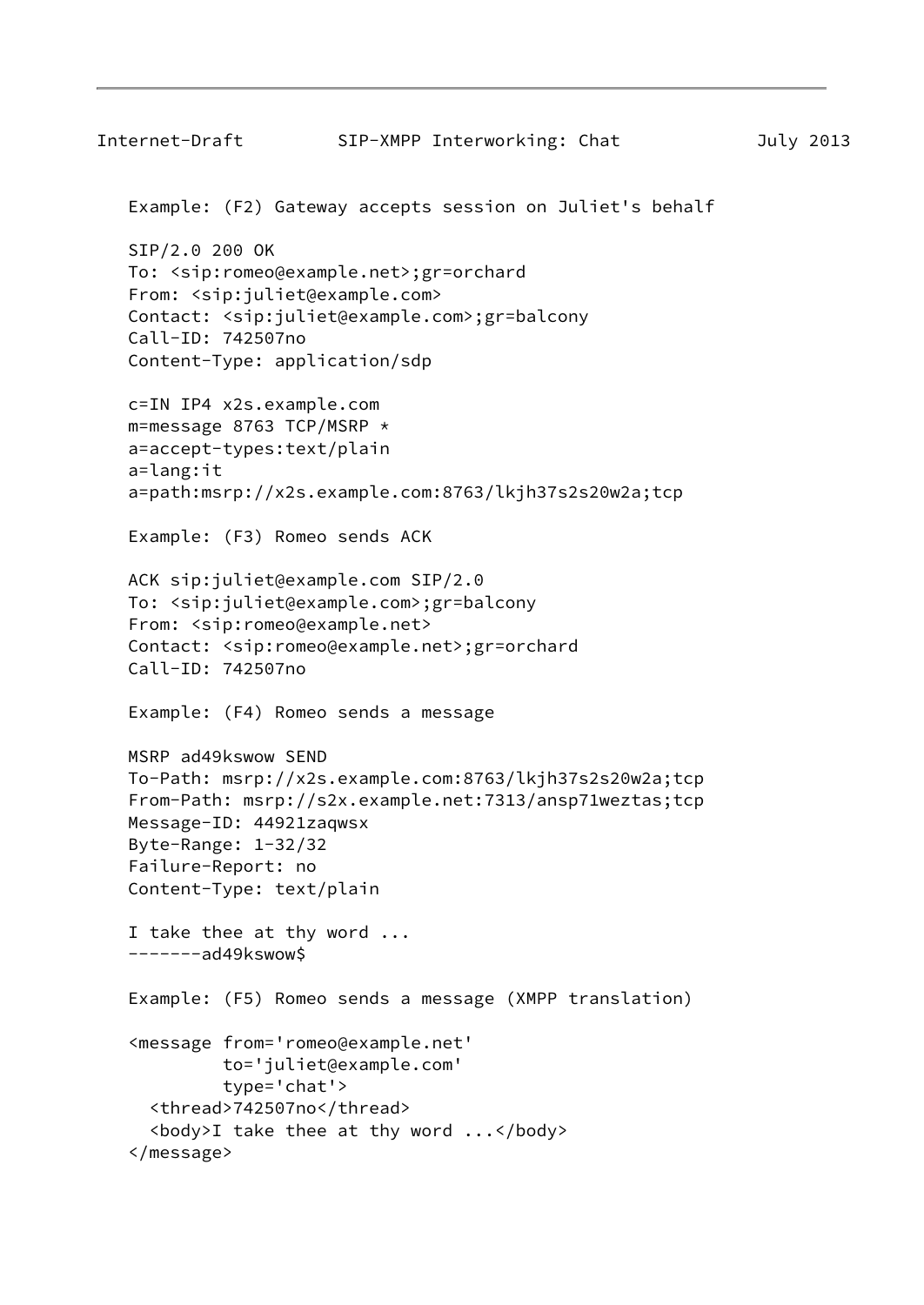```
Internet-Draft SIP-XMPP Interworking: Chat July 2013
  Example: (F6) Juliet sends a reply
  <message from='juliet@example.com'
           to='romeo@example.net'
           type='chat'>
    <thread>711609sa</thread>
    <body>What man art thou ...?</body>
  </message>
  Example: (F8) Gateway transforms XMPP message to MSRP
 MSRP a786hjs2 SEND
 To-Path: msrp://s2x.example.net:7313/jshA7weztas;tcp
  From-Path: msrp://x2s.example.com:8763/lkjh37s2s20w2a;tcp
  Message-ID: 87652491
  Byte-Range: 1-25/25
  Failure-Report: no
  Content-Type: text/plain
What man art thou ...?
  -------a786hjs2$
 Example: (F9) Romeo terminates the session
 BYE juliet@example.com sip: SIP/2.0
 Max-Forwards: 70
  To: <sip:juliet@example.com>;gr=balcony
  From: <sip:romeo@example.net>
 Contact: <sip:romeo@example.net>;gr=orchard
  Call-ID: 742507no
```
 Example: (F10) Gateway acknowledges the termination of the session on behalf of XMPP user

 SIP/2.0 200 OK To: <sip:juliet@example.com>;gr=balcony From: <sip:romeo@example.net>

Cseq: 1 BYE

Content-Length: 0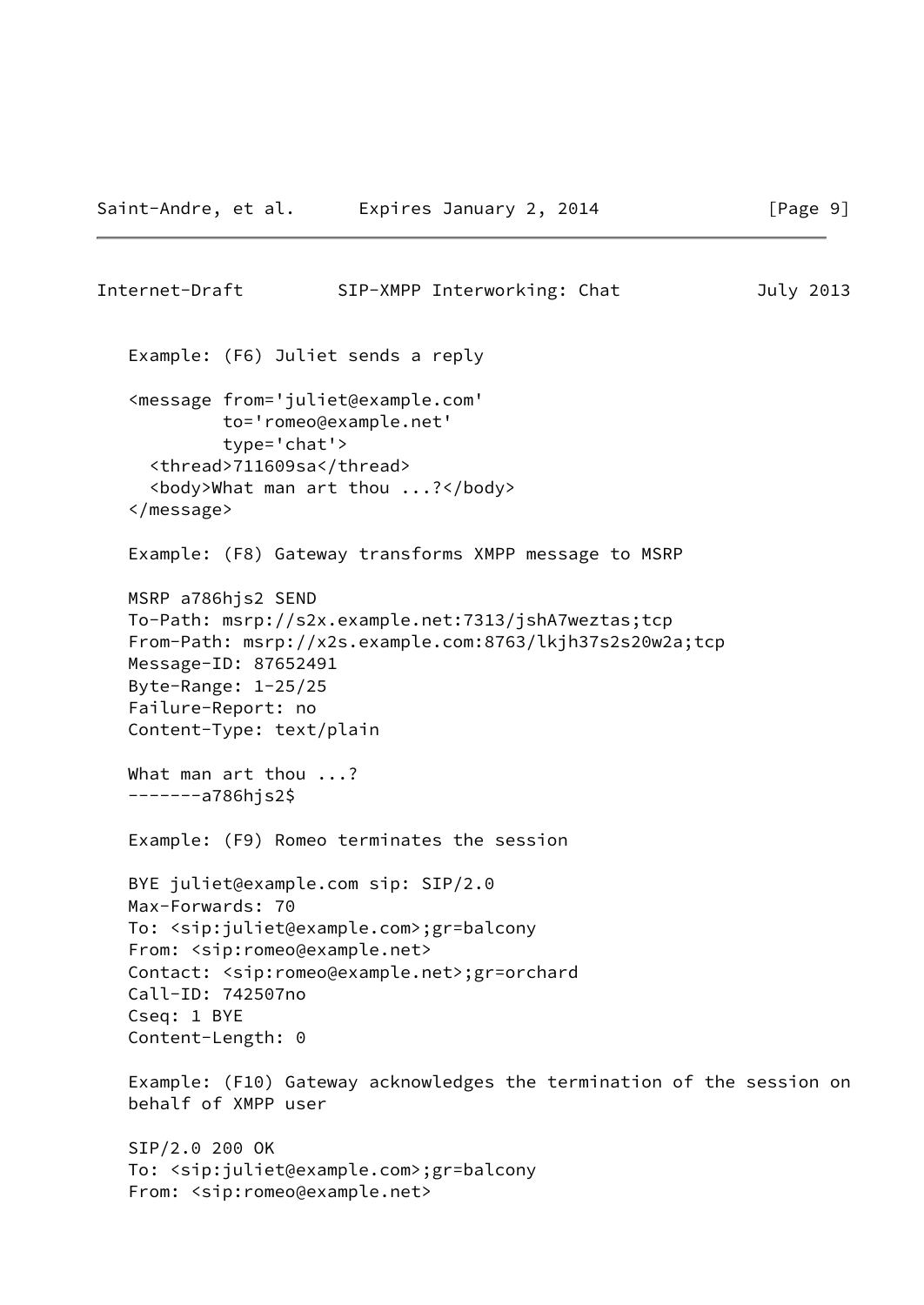Contact: <sip:romeo@example.net>;gr=orchard Call-ID: 742507no CSeq: 1 BYE

<span id="page-11-0"></span>[5](#page-11-0). Security Considerations

 Detailed security considerations for instant messaging protocols are given in [\[RFC2779](https://datatracker.ietf.org/doc/pdf/rfc2779)], for SIP-based instant messaging in [\[RFC3428](https://datatracker.ietf.org/doc/pdf/rfc3428)] (see

Saint-Andre, et al. Expires January 2, 2014 [Page 10]

<span id="page-11-2"></span>Internet-Draft SIP-XMPP Interworking: Chat July 2013

also [\[RFC3261](https://datatracker.ietf.org/doc/pdf/rfc3261)]), and for XMPP-based instant messaging in [\[RFC6121](https://datatracker.ietf.org/doc/pdf/rfc6121)] (see also [[RFC6120](https://datatracker.ietf.org/doc/pdf/rfc6120)]).

 This document specifies methods for exchanging instant messages through a gateway that translates between SIP and XMPP. Such a gateway MUST be compliant with the minimum security requirements of the instant messaging protocols for which it translates (i.e., SIP and XMPP). The addition of gateways to the security model of instant messaging specified in [\[RFC2779](https://datatracker.ietf.org/doc/pdf/rfc2779)] introduces some new risks. In particular, end-to-end security properties (especially confidentiality and integrity) between instant messaging user agents that interface through a SIMPLE-XMPP gateway can be provided only if common formats are supported. Specification of those common formats is out of scope for this document, although it is recommended to use [\[RFC3862](https://datatracker.ietf.org/doc/pdf/rfc3862)] for instant messages.

<span id="page-11-1"></span>[6](#page-11-1). IANA Considerations

This document requests no actions of IANA.

- <span id="page-11-3"></span>[7](#page-11-3). References
- <span id="page-11-4"></span>[7.1](#page-11-4). Normative References

```
 [I-D.ietf-stox-core]
```
 Saint-Andre, P., Houri, A., and J. Hildebrand, "Interworking between the Session Initiation Protocol (SIP) and the Extensible Messaging and Presence Protocol (XMPP): Core", [draft-ietf-stox-core-00](https://datatracker.ietf.org/doc/pdf/draft-ietf-stox-core-00) (work in progress), July 2013.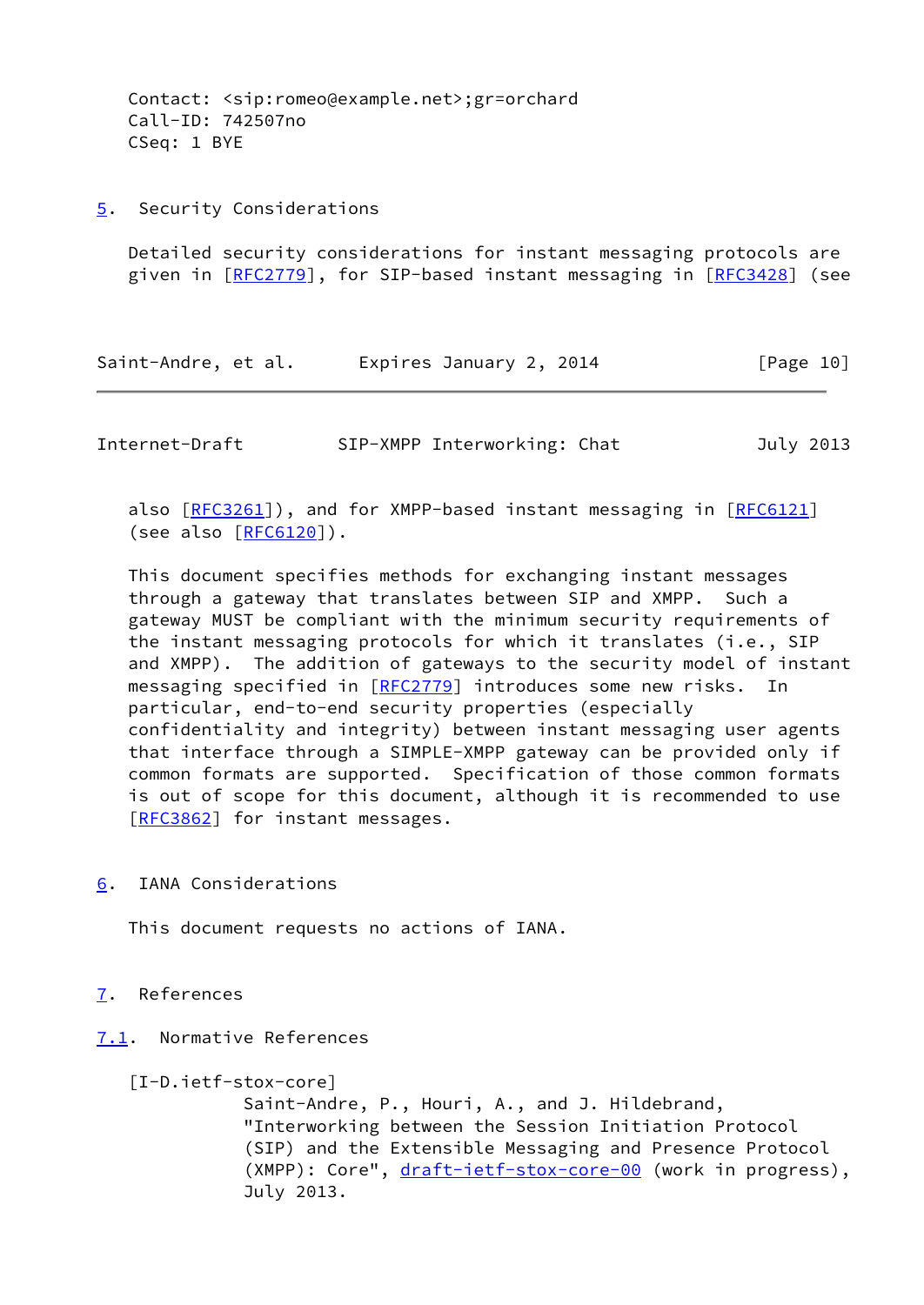- [RFC2119] Bradner, S., "Key words for use in RFCs to Indicate Requirement Levels", [BCP 14](https://datatracker.ietf.org/doc/pdf/bcp14), [RFC 2119](https://datatracker.ietf.org/doc/pdf/rfc2119), March 1997.
- [RFC3261] Rosenberg, J., Schulzrinne, H., Camarillo, G., Johnston, A., Peterson, J., Sparks, R., Handley, M., and E. Schooler, "SIP: Session Initiation Protocol", [RFC 3261](https://datatracker.ietf.org/doc/pdf/rfc3261), June 2002.
- [RFC3862] Klyne, G. and D. Atkins, "Common Presence and Instant Messaging (CPIM): Message Format", [RFC 3862](https://datatracker.ietf.org/doc/pdf/rfc3862), August 2004.
- [RFC4975] Campbell, B., Mahy, R., and C. Jennings, "The Message Session Relay Protocol (MSRP)", [RFC 4975,](https://datatracker.ietf.org/doc/pdf/rfc4975) September 2007.
- [RFC6120] Saint-Andre, P., "Extensible Messaging and Presence

| Saint-Andre, et al. | Expires January 2, 2014 | [Page $11$ ] |
|---------------------|-------------------------|--------------|
|---------------------|-------------------------|--------------|

<span id="page-12-1"></span>Internet-Draft SIP-XMPP Interworking: Chat July 2013

Protocol (XMPP): Core", [RFC 6120,](https://datatracker.ietf.org/doc/pdf/rfc6120) March 2011.

- [RFC6121] Saint-Andre, P., "Extensible Messaging and Presence Protocol (XMPP): Instant Messaging and Presence", [RFC 6121,](https://datatracker.ietf.org/doc/pdf/rfc6121) March 2011.
- <span id="page-12-0"></span>[7.2](#page-12-0). Informative References
	- [RFC2779] Day, M., Aggarwal, S., and J. Vincent, "Instant Messaging / Presence Protocol Requirements", [RFC 2779](https://datatracker.ietf.org/doc/pdf/rfc2779), February 2000.
	- [RFC3428] Campbell, B., Rosenberg, J., Schulzrinne, H., Huitema, C., and D. Gurle, "Session Initiation Protocol (SIP) Extension for Instant Messaging", [RFC 3428,](https://datatracker.ietf.org/doc/pdf/rfc3428) December 2002.

<span id="page-12-2"></span>[Appendix A.](#page-12-2) Acknowledgements

Some text in this document was borrowed from [\[I-D.ietf-stox-core\]](#page-11-5).

 Thanks to Adrian Georgescu, Saul Ibarra, and Tory Patnoe for their feedback.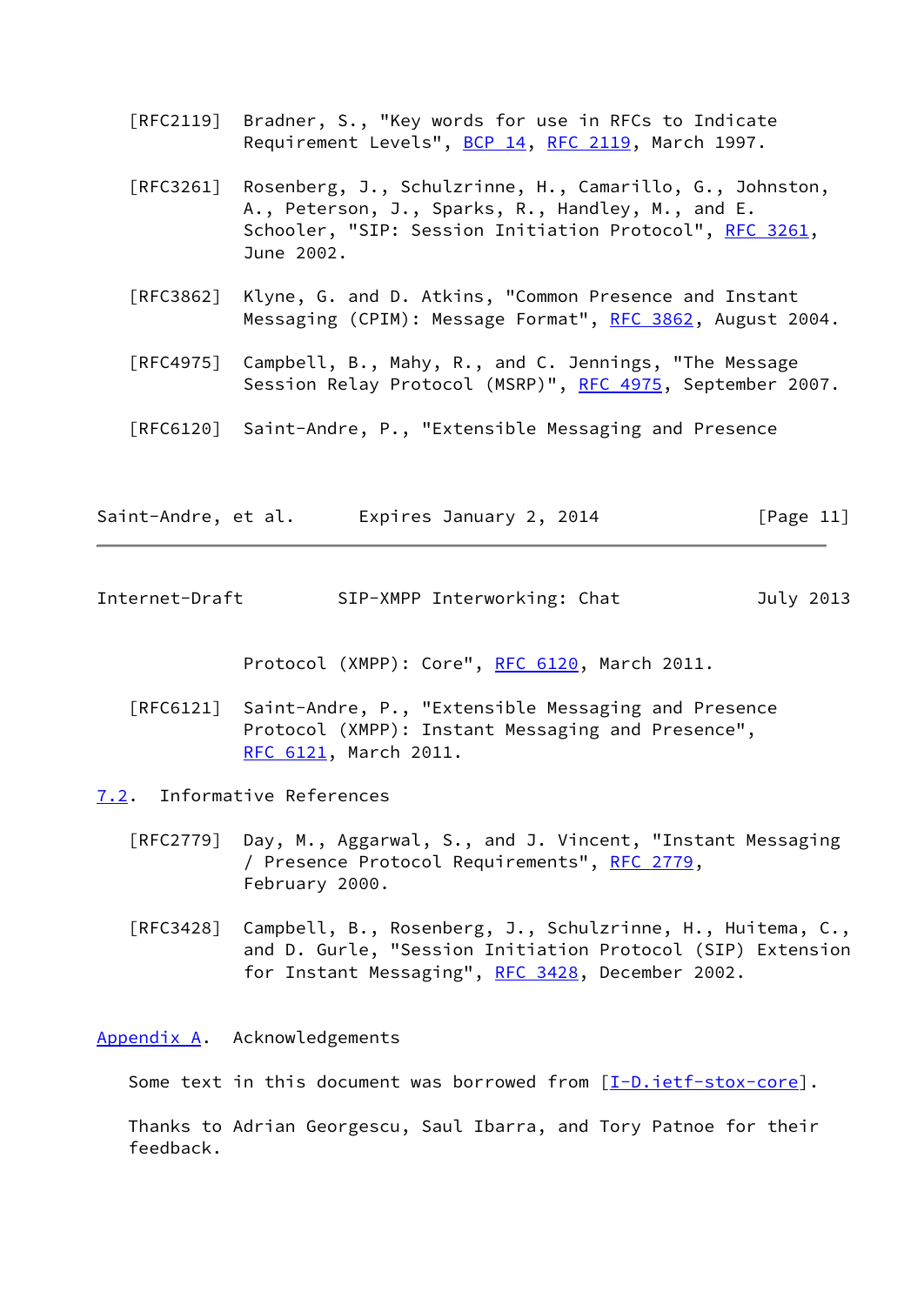Authors' Addresses Peter Saint-Andre Cisco Systems, Inc. 1899 Wynkoop Street, Suite 600 Denver, CO 80202 USA Phone: +1-303-308-3282 Email: psaintan@cisco.com Salvatore Loreto Ericsson Hirsalantie 11 Jorvas 02420 Finland Email: Salvatore.Loreto@ericsson.com

| Saint-Andre, et al.                                                                                                      | Expires January 2, 2014     | [Page $12$ ] |
|--------------------------------------------------------------------------------------------------------------------------|-----------------------------|--------------|
| Internet-Draft                                                                                                           | SIP-XMPP Interworking: Chat | July 2013    |
| Eddy Gavita<br>Ericsson<br>Decarie Boulevard<br>Town of Mount Royal, Quebec<br>Canada<br>Email: eddy.gavita@ericsson.com |                             |              |
| Nazin Hossain<br>Ericsson<br>Decarie Boulevard<br>Town of Mount Royal, Quebec<br>Canada                                  |                             |              |
| Email: Nazin.Hossain@ericsson.com                                                                                        |                             |              |